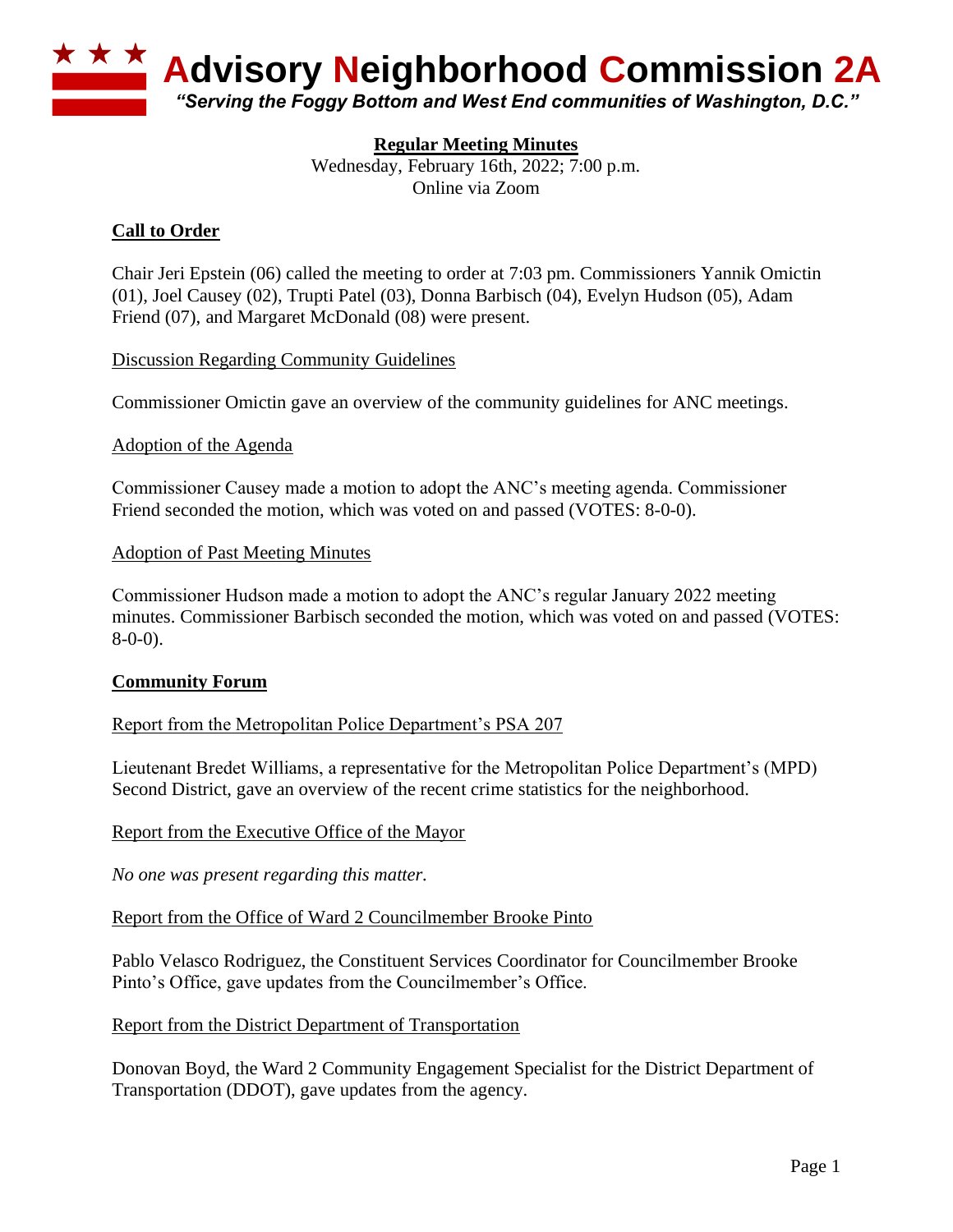## Commissioner Updates

Commissioners Hudson, McDonald, Omictin, Barbisch, and Friend gave commissioner updates.

#### Announcements and Public Comments

A local resident made announcements and public comments.

### Update Regarding Ward 2 ANC Redistricting

Barbara Kahlow and James Harnett, members of the Ward 2 ANC Redistricting Task Force, gave updates regarding the Ward 2 ANC redistricting process.

### **General Agenda**

### Update from the Office of Campaign Finance

*No one was present regarding this matter.*

Update from Reverend Wendy Hamilton

Reverend Wendy Hamilton gave updates regarding her advocacy on behalf of DC residents.

Presentation Regarding Upcoming Renovations to the American Institute of Architects' Headquarters Building at 1735 New York Avenue NW

Conor Dunn, an Associate Architect and Project Manager for EHDD, and Carl Holden, an Architect for Hartman-Cox Architects, gave a presentation regarding upcoming renovations to the American Institute of Architects' headquarters building at 1735 New York Avenue NW.

### Update from DC Health Regarding COVID Protocols

Ivan Torres, a Language Access Coordinator for DC Health, gave an overview of DC's COVID protocols.

### **Matters Before the Alcoholic Beverage Regulation Administration**

ExPat – Application for a New Retailer's Class "C" Tavern License at 2000 Pennsylvania Avenue NW

Benjamin Sislen, the Chief Executive Officer of ExPat Hospitality, gave an overview of ExPat's alcoholic beverage license application for 2000 Pennsylvania Avenue NW.

*The Commission delayed action regarding the matter until the ANC's regular March 2022 meeting.*

### **Matters Before the Public Space Committee**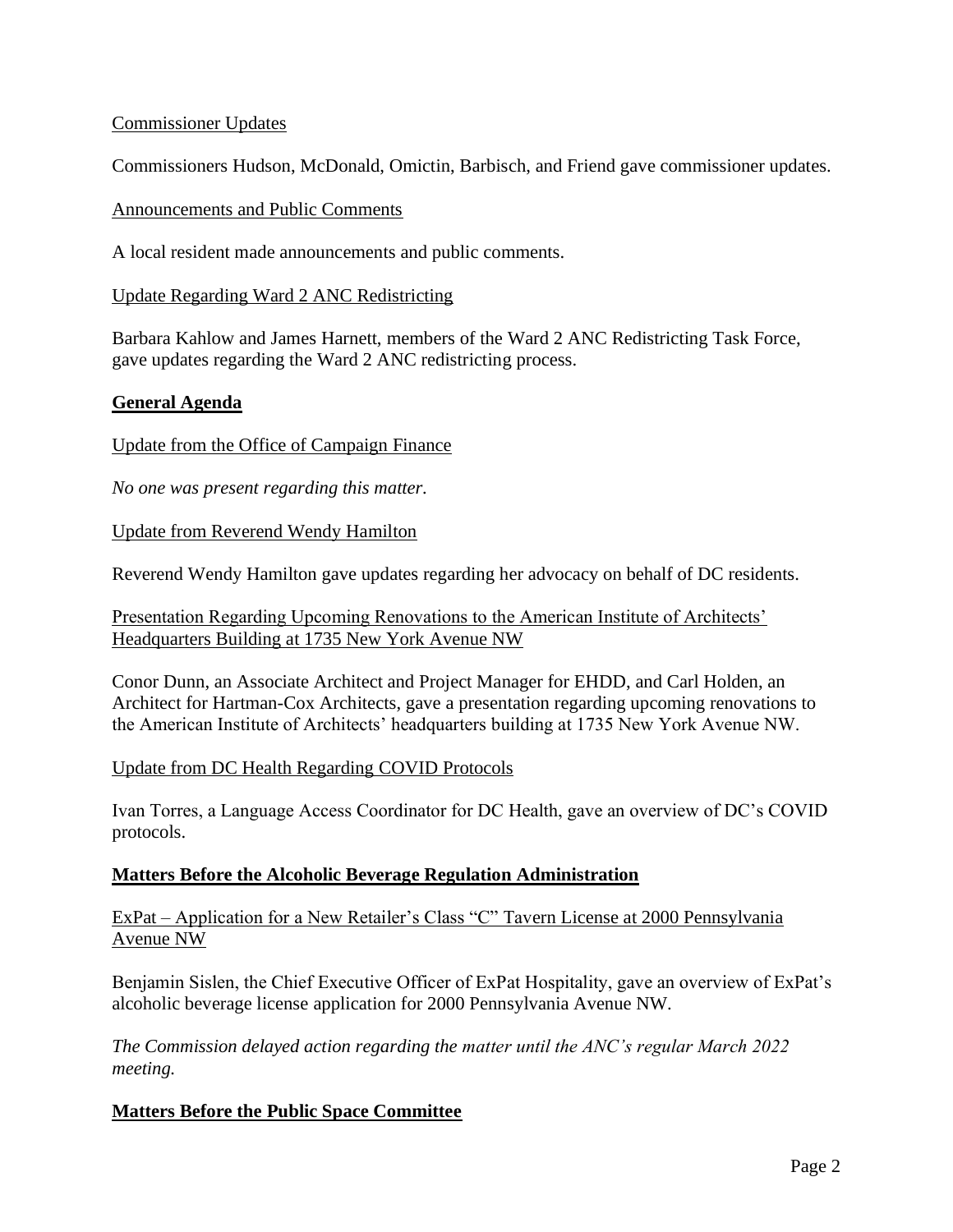Public Space Application by the Federal Reserve Board for Streetscape Improvements, Including Utility Service Connections, Site Security Upgrades, Accessibility and Landscape Enhancements, and Stormwater Best Management Practices, at 1951 Constitution Avenue NW

Commissioner Omictin made a motion to adopt a proposed resolution regarding the matter. Commissioner Patel seconded the motion, which was voted on and passed (VOTES: 8-0-0). The resolution reads as follows:

ANC 2A supports the Federal Reserve Board's public space application for streetscape improvements at 1951 Constitution Avenue NW.

Public Space Application by the U.S. Department of State for Streetscape Improvements, Including Perimeter Security Upgrades, at 2201 C Street NW

*The Commission delayed consideration of this matter until a future ANC meeting.*

Public Space Application by Tatte Bakery & Café for a New, Un-Enclosed Sidewalk Café with 6 Tables, 16 Seats, and 3 Umbrellas at 2129 I Street NW

Commissioner Friend made a motion to adopt a proposed resolution regarding the matter. Commissioner Causey seconded the motion, which was voted on and passed (VOTES: 7-1-0). The resolution reads as follows:

ANC 2A supports Tatte Bakery & Café's public space application for a new, un-enclosed sidewalk café at 2129 I Street NW.

### **Matters Before the District Department of Transportation**

Establishment of an ANC Committee Regarding Potential Safe Transportation Infrastructure Changes in Foggy Bottom and the West End

The Commissioners and meeting attendees engaged in a discussion with Mr. Boyd regarding various DDOT matters in the neighborhood. Commissioner Barbisch stated that the ANC will hold a listening session with DDOT in the coming weeks.

*The Commission did not take any action regarding this matter.*

### **Matters Before the DC Council**

Consideration of a Resolution Regarding DC Council Bill B24-0566 – the "Walk Without Worry Amendment Act of 2021"

Commissioner Omictin made a motion to adopt a proposed resolution regarding the matter. Commissioner Causey seconded the motion, which was voted on and passed (VOTES: 8-0-0). The resolution reads as follows: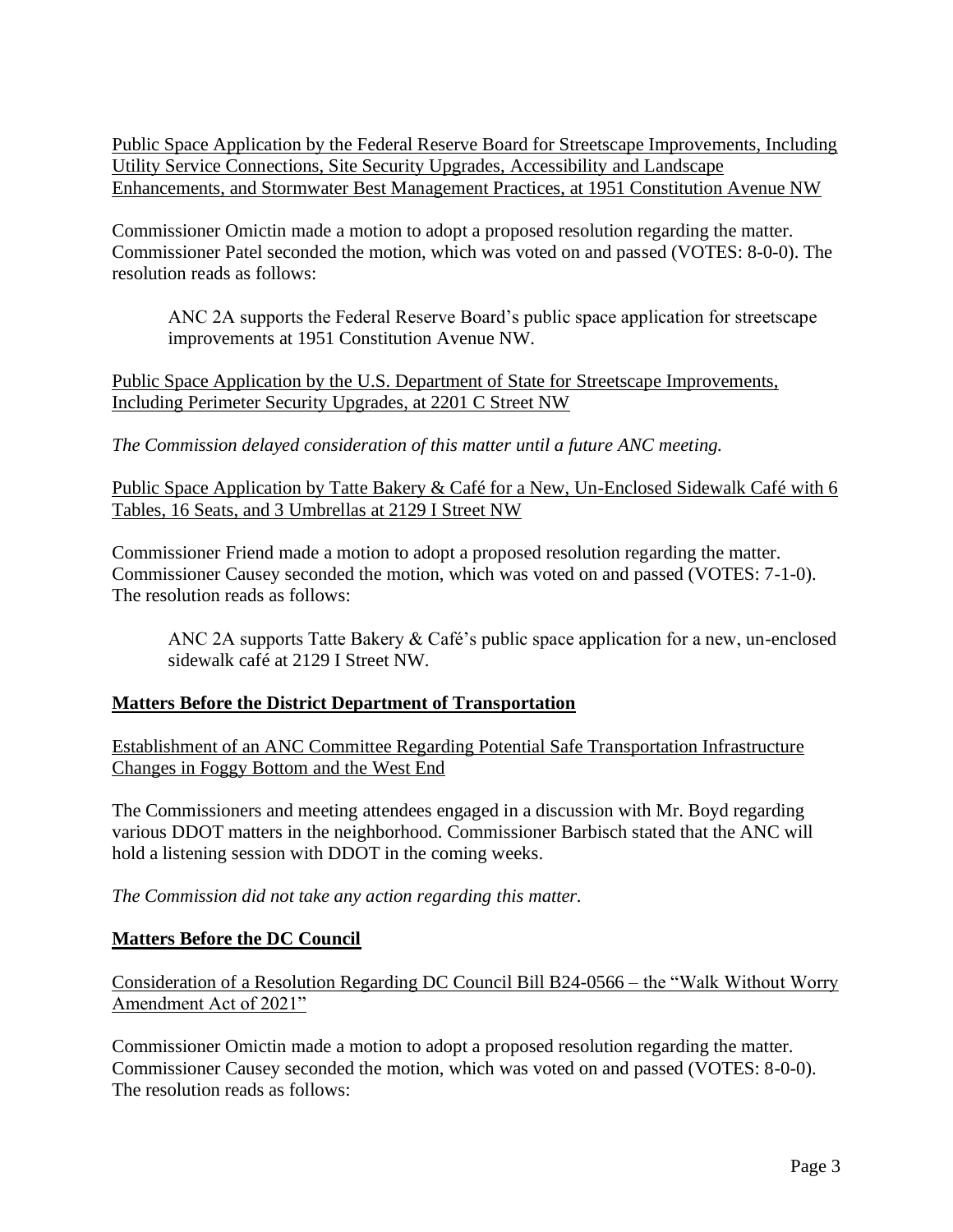WHEREAS, traffic-related deaths and injuries have risen sharply in the last several years, last year reaching their highest level [since 2008,](https://www.washingtonpost.com/transportation/2021/09/23/vision-zero-dc-traffic-deaths/) in part due to dangerous infrastructure that prioritizes speedy automobile circulation over pedestrian safety,

WHEREAS, in response to this paradigm, Councilmember Nadeau and other Councilmembers introduced the [Walk Without Worry Amendment Act of 2021,](https://lims.dccouncil.us/Legislation/B24-0566) which would require the District Department of Transportation (DDOT) to take measures to prevent pedestrian injury by proactively adding safe transportation infrastructure to certain critical locations, such as near schools, Metrorail stations, and mid-block crosswalks, and

WHEREAS, there are at least [50 locations](https://www.google.com/maps/d/u/0/edit?mid=1f-r-lPVVeGLID2r82Mm2fUtJemJXsP4z&usp=sharing) in ANC 2A that fit the eligibility criteria laid out in the Walk Without Worry Amendment Act of 2021 for critical safety improvements for pedestrians, such as raised crosswalks, raised intersections, or continuous sidewalks.

THEREFORE, BE IT RESOLVED that ANC 2A urges the swift passage and implementation of the Walk Without Worry Amendment Act of 2021, reflecting the urgent need to build safe infrastructure within ANC 2A and across DC.

Consideration of a Resolution Regarding the DC Council's Performance Oversight of the District Department of Transportation

Commissioner Patel made a motion to adopt a proposed resolution regarding the matter. Chair Epstein seconded the motion, which was voted on and passed (VOTES: 8-0-0). The resolution reads as follows:

WHEREAS, the use of electric scooters (e-scooters), when parked on sidewalks, can block access and create hazards for people who use wheelchairs and canes for vision assistance,

WHEREAS, a DC Council committee report summarizes that DC lacks a safe motorized bike and electric scooter culture, resulting in many users neglecting to follow important safety rules,

WHEREAS, the DC Council implemented the Shared Fleet Devices Amendment Act of 2020 on October 1, 2021 to address these issues,

WHEREAS, the DC Council instituted a requirement on locks on e-scooters in the fall of 2021, however this has created a new set of issues where they are locked in inappropriate spaces due to lax rules and regulations from the company side, and

WHEREAS, ANC 2A requests that the following recommendations be implemented in order to ensure safety and transparency with our residents, recommendations that the ANC believes are necessary in order to maintain trust and agency accountability:

A. Require Americans with Disabilities Act (ADA) ramps to be classified as no-lock zones,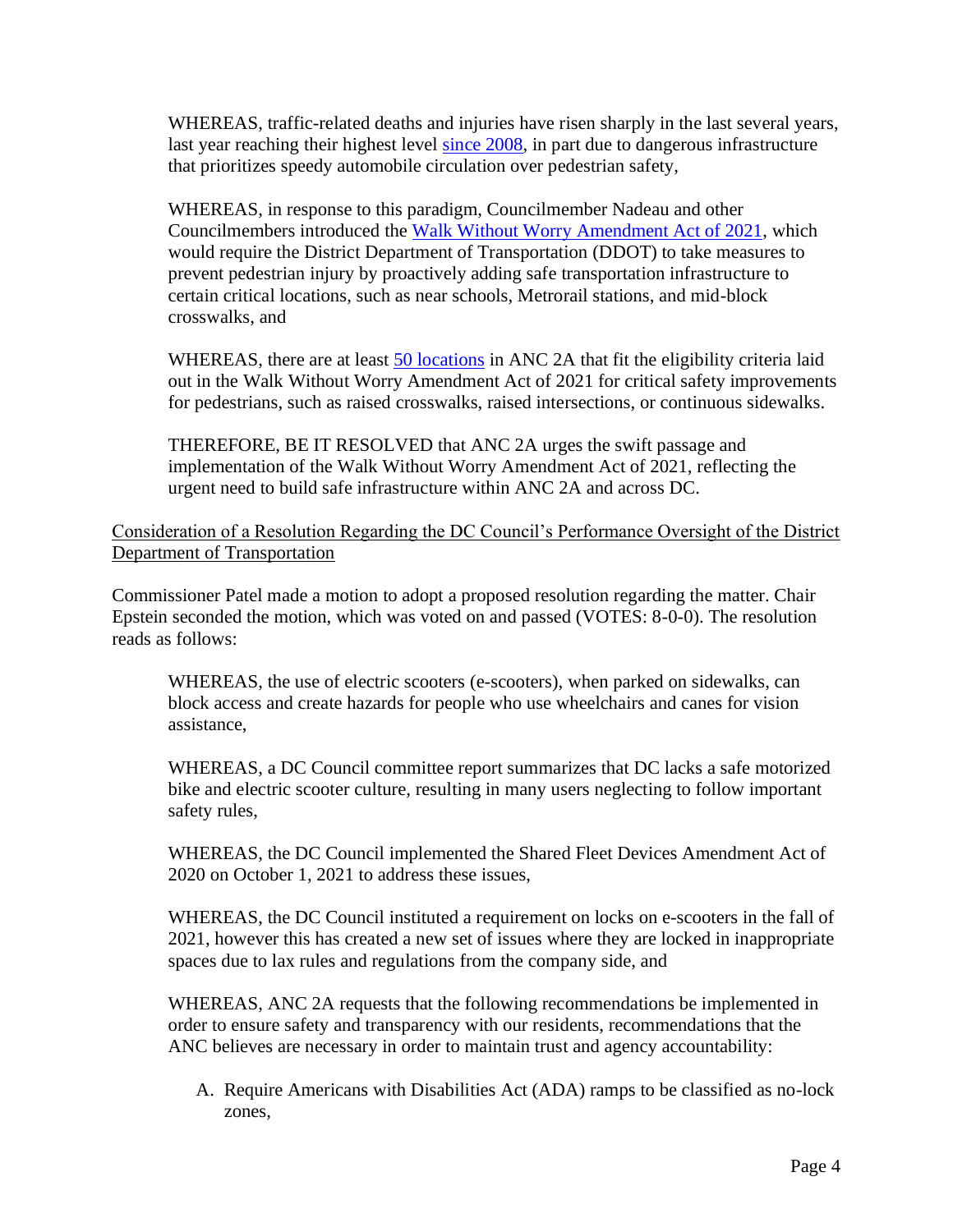- B. Install more bike and e-scooter corrals around the city,
- C. Require micromobility companies to prioritize the feedback of DC residents and complaints lodged with the companies, and
- D. Establish a centralized database to report and track scooters parked incorrectly across e-scooter companies.

THEREFORE, BE IT RESOLVED that ANC 2A urges the DC Council to implement the specific recommendations outlined in this resolution so that pedestrians are safe.

# Consideration of a Resolution Regarding the DC Council's Performance Oversight of the Metropolitan Police Department

Commissioner Patel made a motion to adopt a proposed resolution regarding the matter. Commissioner Causey seconded the motion, which was voted on and passed (VOTES: 8-0-0). The resolution reads as follows:

WHEREAS, in May 2021 ANC 2A voted 7-0-0 in favor of specific recommendations that the ANC put forward requesting that the Metropolitan Police Department (MPD) prioritizes diversity, builds relationships with the community, and addresses issues facing law enforcement,

WHEREAS, an October 2021 lawsuit alleges that retributive actions were taken against individuals, a number of them being Black women and other officers, who came forward about mistreatment and sexual harassment occurring within MPD,

WHEREAS, a February 2022 lawsuit alleges that MPD has limited responses to Freedom of Information Act (FOIA) requests in order to reduce the criticism and scrutiny of MPD from the media, legal professionals, ANC commissioners, and other individuals that inquire about the inner workings of MPD, placing certain individuals on a "black list" and violating the spirit of the law for FOIA obligations, and

WHEREAS, ANC 2A requests that the following recommendations from the DC Police Reform Commission report are implemented in order to restore transparency with our community partners, recommendations that the ANC believes are necessary in order to maintain trust and agency accountability:

- A. Create a public advisory board for MPD,
- B. Establish a strong internal audit function,
- C. Create a Deputy Auditor for Public Safety position,
- D. Reduce racial disparities in the use of force, and
- E. Ban the use of choke holds.

THEREFORE, BE IT RESOLVED that ANC 2A encourages the DC Council to implement policies to promote a culture of transparency and equity within MPD.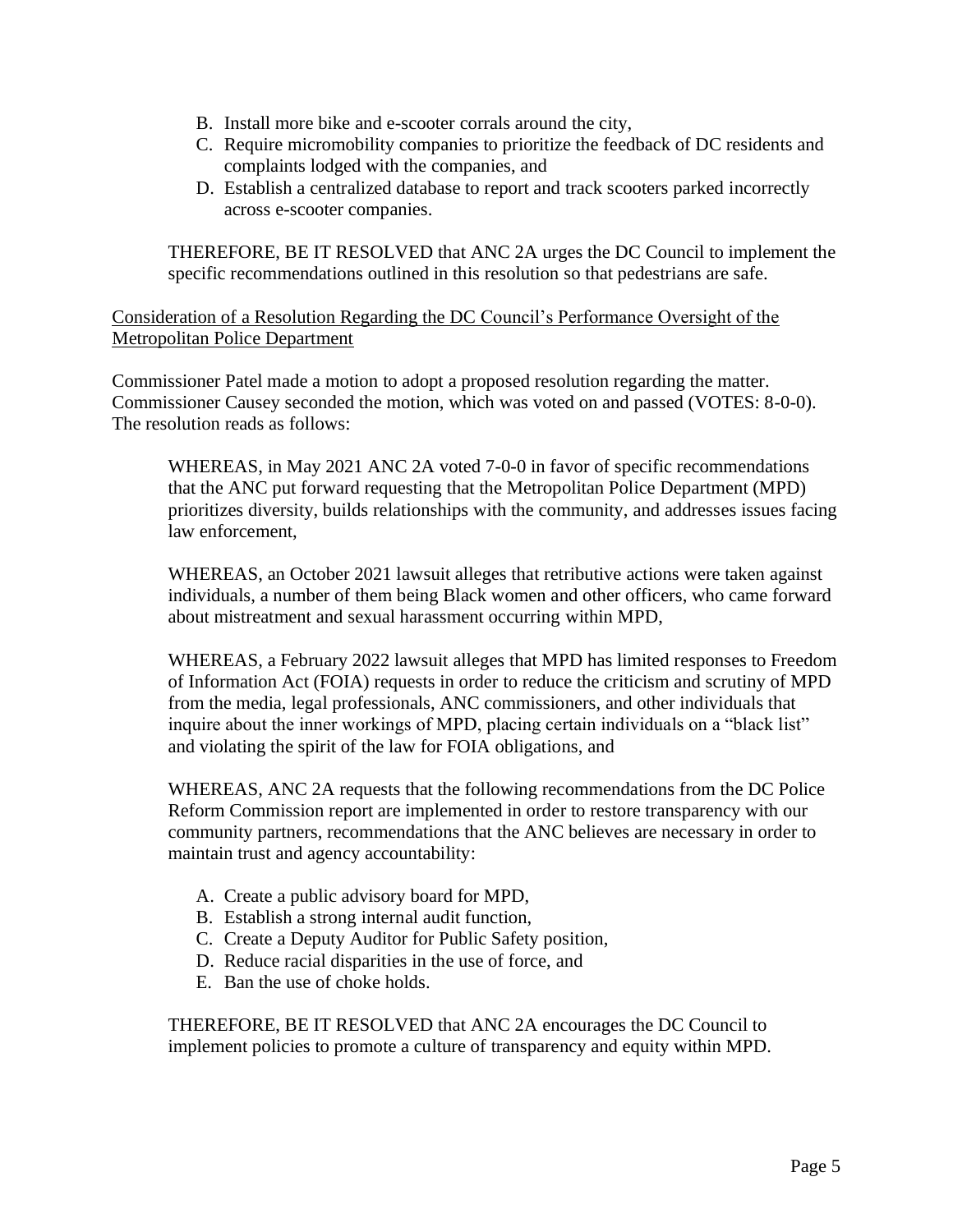BE IT FURTHER RESOLVED that ANC 2A urges the DC Council to implement the DC Police Reform Commission's recommendations outlined in this resolution so that public faith is restored and MPD is more diverse, inclusive, ethical, responsible, and effective.

## **Matters Before the Executive Office of the Mayor**

Consideration of a Resolution Regarding Funding for Emergency Rental Assistance Programs

Commissioner Omictin made a motion to adopt a proposed resolution regarding the matter. Commissioner Patel seconded the motion, which was voted on and passed (VOTES: 8-0-0). The resolution reads as follows:

WHEREAS, for several consecutive fiscal years, DC budgets have only allocated aroun[d](https://www.streetsensemedia.org/article/no-significant-funding-added-to-emergency-rental-assistance-program-despite-ongoing-effects-of-covid-19/#.Ygw5gurMI2w) [\\$7 million annually](https://www.streetsensemedia.org/article/no-significant-funding-added-to-emergency-rental-assistance-program-despite-ongoing-effects-of-covid-19/#.Ygw5gurMI2w) for the Emergency Rental Assistance Program (ERAP) and around \$10 million total in overall eviction prevention efforts,

WHEREAS, the uneven economic recovery from the pandemic has resulted in an unexpected FY 2021 budget surplus of [\\$576 million](https://twitter.com/maustermuhle/status/1476930913355407369/photo/1) while tens of thousands of DC residents face eviction,

WHEREAS, the federally funded and locally administered STAY DC rental assistance program helped over [33,000 families](https://www.brianneknadeau.com/updates/update/february-4-dhs-report-stay-dc-and-covid-19-committee-human-services) while it was operational, but still has unfulfilled applications, and

WHEREAS, the DC Government requested [additional funding](https://www.axios.com/local/washington-dc/2022/02/07/dc-housing-advocates-rental-assistance) from the federal government to address the anticipated eviction crisis, and the unmet need after receiving federal assistance is approximately [\\$187.3 million.](https://www.dcfpi.org/all/letter-to-mayor-bowser-use-growing-revenues-address-the-eviction-crisis/#_edn3)

THEREFORE, BE IT RESOLVED that ANC 2A requests that the Mayor's Office and the DC Council use a portion of the FY 2021 surplus to cover the outstanding need in rental assistance, foregoing the automatic allocation of surplus funding to pay-as-you-go capital funds.

BE IT FURTHER RESOLVED that ANC 2A requests that the Mayor's Office and the DC Council allocate at least \$187.3 million to emergency rental assistance programs in this budget cycle. Emergency rental assistance programs, such as the kind provided by DC's ERAP and DC's Homelessness Prevention Program, are among our most important collective defenses against evictions and homelessness.

### **Administrative Matters**

Approval of Expenditures for the Overhaul of the ANC's Website

Chair Epstein made a motion to authorize expenditures up to \$2,500 for the overhaul of the ANC's website. Commissioner Causey seconded the motion, which was voted on and passed (VOTES: 7-1-0).